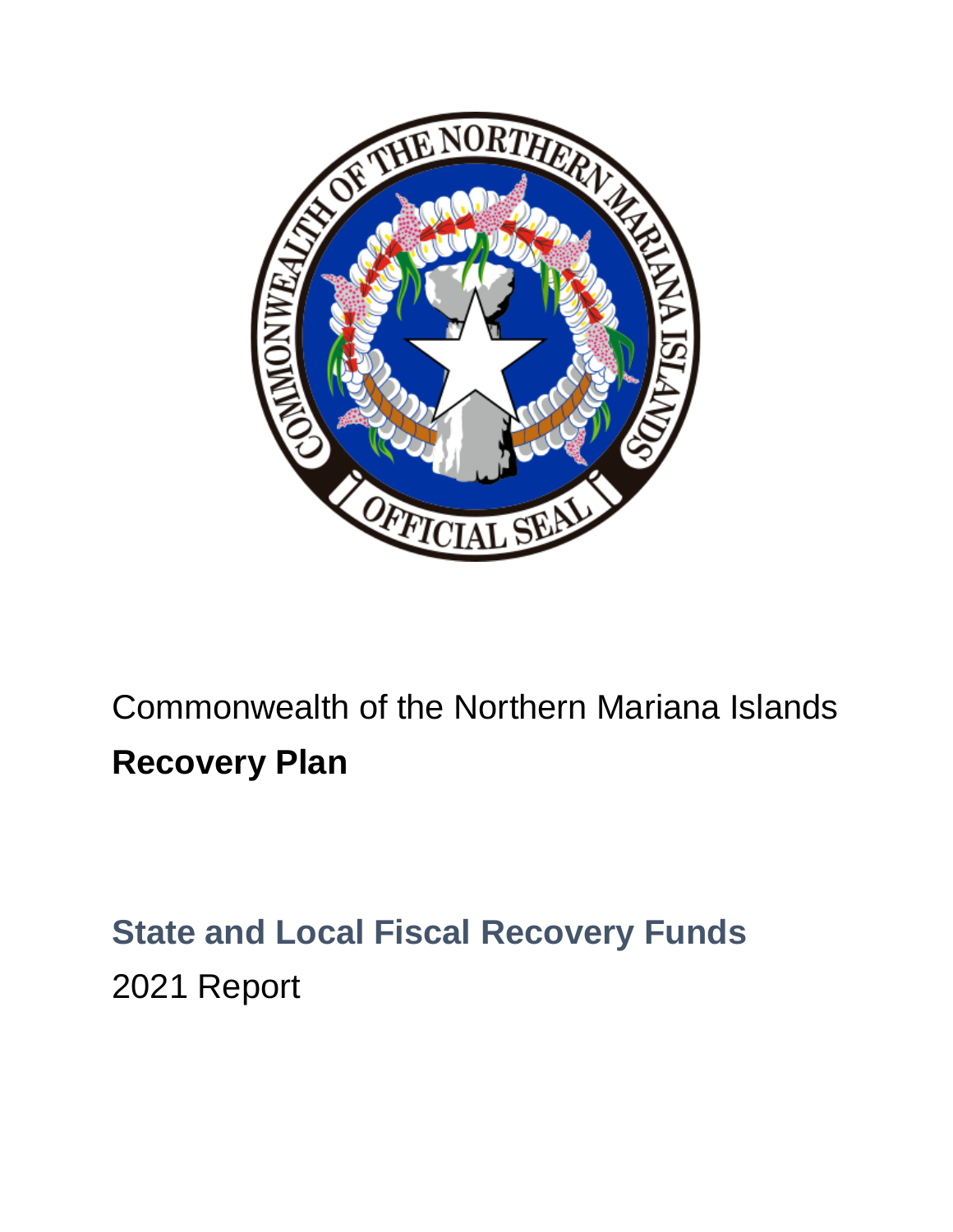## **COMMONWEALTH OF THE NORTHERN MARIANAS ISLANDS** 2021 Recovery Plan

### **Table of Contents**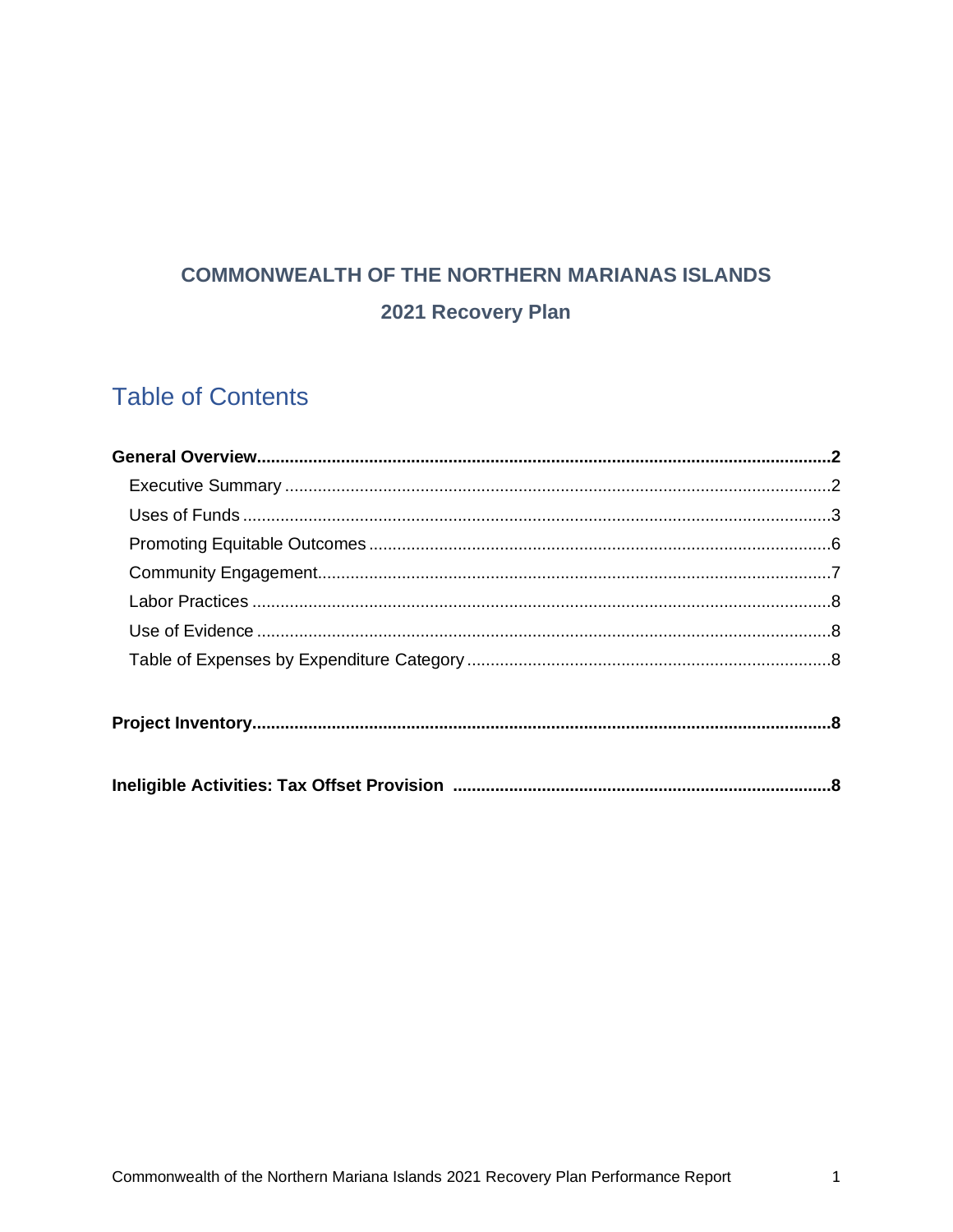#### GENERAL OVERVIEW

#### **Executive Summary**

The Commonwealth of the Northern Mariana Islands (CNMI) is a remote US territory in the Western Pacific whose economy is solely dependent on East Asian countries for tourism. The tourism industry is the major contributing factor of the CNMI's economic base. The U.S. Department of Housing and Urban Development has designated and classified all municipalities of the CNMI as Nonmetropolitan Difficult Development Areas, "an area which has high construction, land, and utility costs relative to area median gross income." With the arrival of the COVID-19 pandemic, the CNMI was negatively impacted socially and economically. East Asian countries have adopted COVID-19 rules and regulations that have made tourism travel difficult in small numbers. The tourism industry employs and supports the majority of the CNMI's population. Through the course of the pandemic, most of these businesses have either suspended or closed their establishments leading to furloughs of most of our population. Currently, a large number of local families have survived on Federal aid and family members that are employed with the CNMI government. With funding assistance provided through our federal partners with the recent passage of the American Rescue Plan Act of 2021 (ARPA), the Coronavirus State and Local Fiscal Recovery Funds (CSLFRF) would benefit the CNMI in ways that will provide our islands a clear path towards recovery. The CSLFRF provide substantial flexibility for each government to meet local needs—including support for households, small businesses, impacted industries, essential workers, and the communities hardest hit by the crisis. These funds can also be used to make necessary investments in water, sewer, and broadband infrastructure. As a US territory, the CNMI was allocated a total of \$481,876,521 with broad flexibility to decide how best to use this funding to meet the needs of their communities. The CNMI plans to use the fiscal recovery funding for the following categories based on Section 602 of the Act:

(A) To respond to the public health emergency with respect to the Coronavirus Disease 2019 (COVID–19) and its negative economic impacts, including assistance to households, small businesses, and non-profits, and aid to impacted industries such as tourism, travel, and hospitality.

B) To respond to workers performing essential work during the COVID–19 public health emergency by providing premium pay to eligible workers of the territory that are performing such essential work, and by providing grants to eligible employers that have eligible workers who perform essential work.

(C) For the provision of government services to the extent of the reduction in revenue of the territory due to the COVID–19 public health emergency relative to revenues collected in the most recent full fiscal year of the territory prior to the emergency.

(D) To make necessary investments in water, sewer, and broadband infrastructure.

Figure 1 below illustrates the CNMI's plans for spending the CSLFRF under each indicated category for Fiscal Year 2021.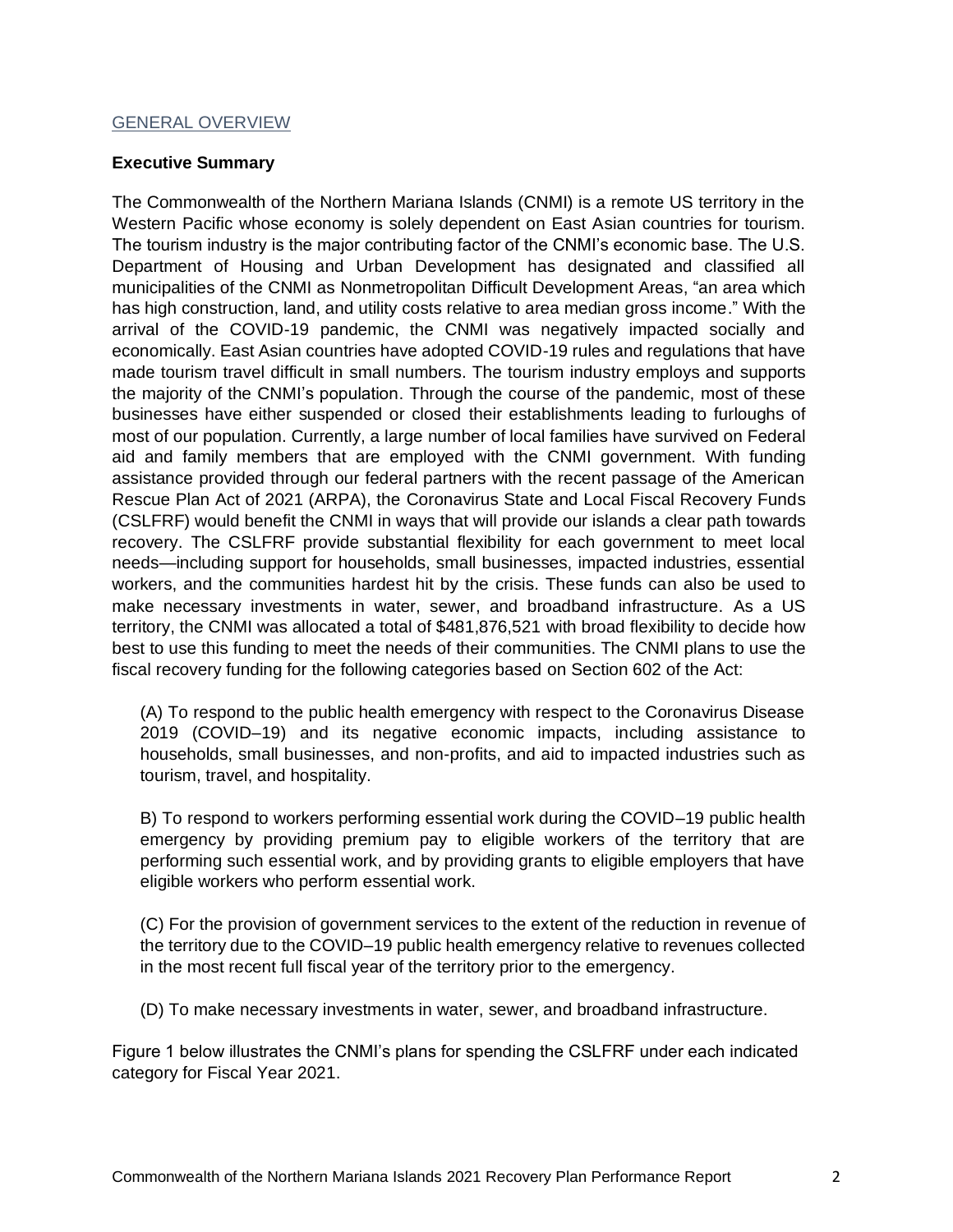#### **Figure 1: Fiscal Year 2021 Spending Plan Allocations**



### **FY2021 Allocations**

#### **Uses of Funds**

The CNMI is committed to using these funds in an effort to provide for a strong, equitable, economic and inclusive recovery that would meet the needs of our islands and their communities. In consultations with Governor Ralph DLG. Torres, the administration has provided its version of the ARPA Spending Plan on June 4<sup>th</sup>, 2021 that was presented by the Secretary of Finance to members of all branches of the CNMI government, autonomous agencies, and media organizations who were present as part of our island's guiding principles. In order to maximize our programmatic impact, distribution and expenditure of these funds based on these principles to address areas significantly impacted by the pandemic and the needs of each islands' communities. Below are the following Intended Use of the Funds:

#### Intended Use of Funds

For Fiscal Year 2021, the CNMI allocated the following funds for each section as indicated:

A. \$40 Million allocated to respond to the public health emergency with respect to COVID– 19 and its negative economic impacts, including assistance to households, small businesses, and nonprofits, or aid to impacted industries such as tourism, travel, and hospitality. The intention of these funding allocations will be to fund vaccine incentive programs, create programs to help small businesses, and provide direct assistance to nonprofits, travel, tourism, and hospitality industries.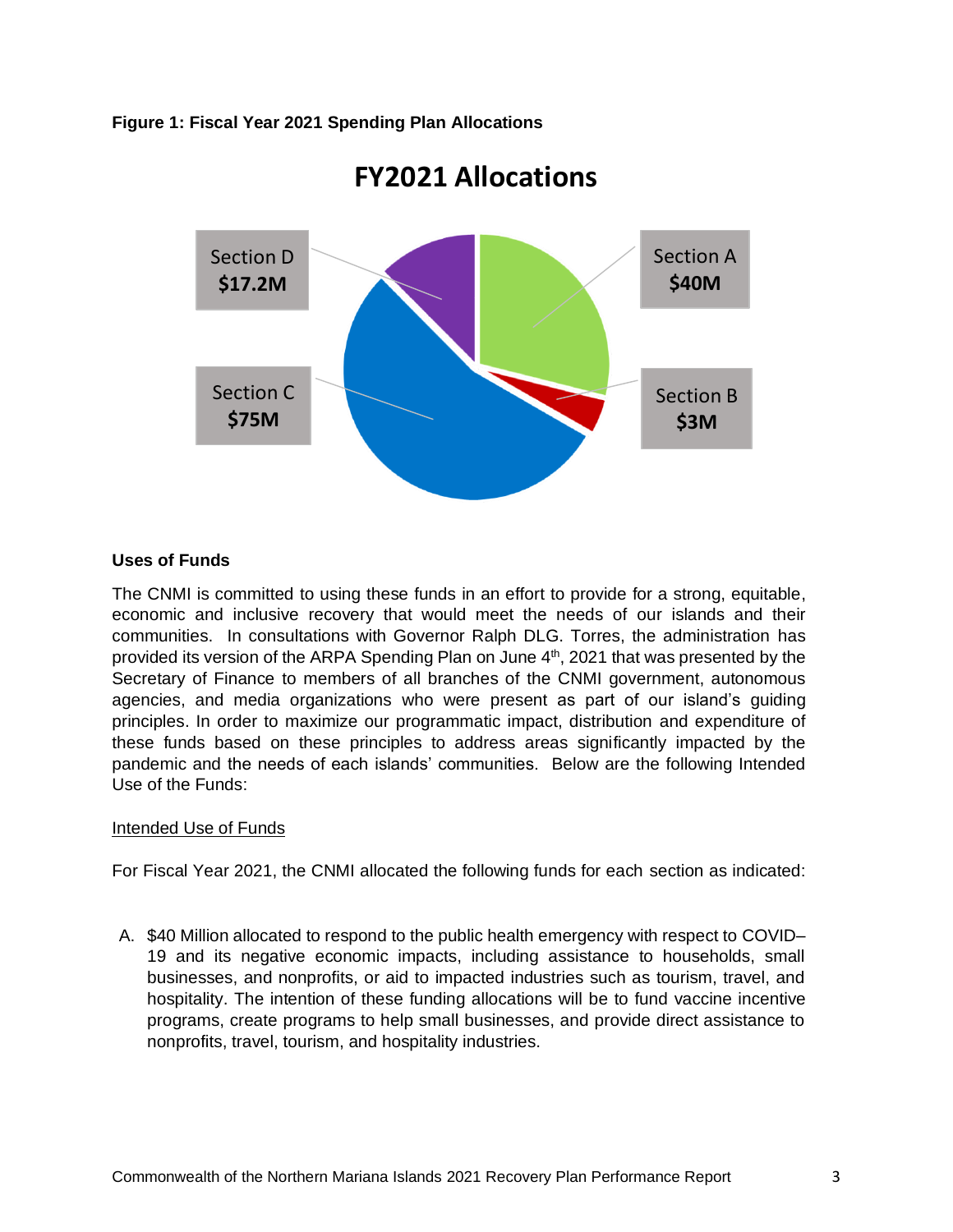| Households                      | \$12,400,000 |
|---------------------------------|--------------|
| <b>Small Businesses</b>         | \$4,000,000  |
| Nonprofits                      | \$4,000,000  |
| Tourism, Travel and Hospitality | \$19,600,000 |

B. \$6 Million allocated to respond to workers performing essential work during the COVID– 19 public health emergency by providing premium pay to eligible workers of the CNMI that are performing such essential work, and by providing grants to eligible employers that have eligible workers who perform essential work.

| To recover government costs for the premium pay extended to first responders<br>performing essential work in responding to the public health emergency in FY<br>2021 | \$5,100,000 |
|----------------------------------------------------------------------------------------------------------------------------------------------------------------------|-------------|
| To make grants available to private companies responding to the public health                                                                                        | \$900,000   |
| emergency partnering with the government performing essential work during                                                                                            |             |
| the COVID-19 public health emergency                                                                                                                                 |             |

C. \$75 Million allocated for the provision of government services to the extent of the reduction in revenue of the CNMI due to the COVID–19 public health emergency relative to revenues collected in Fiscal Year 2019.

| To make funding available to restore reduction of hours and reinstate furloughs    | \$14,625,000 |
|------------------------------------------------------------------------------------|--------------|
| affected by the loss of government revenues due to the public health emergency     |              |
| beginning March 2021 through 9/30/22                                               |              |
| To make funding available for the for the provision of government services, its    | \$15,615,000 |
| operations and activities affected by the loss of revenue due to the public health |              |
| emergency from March 2021 through September 30, 2022                               |              |
| To make funding available for the operations and activities of the Judicial Branch | \$990,000    |
| of government affected by the loss of government revenue due to the public         |              |
| health emergency from March 2021 through September 30, 2022                        |              |
| To make funding available for the operations and activities of the Legislative     | \$2,295,000  |
| Branch of government affected by the loss of government revenues due to the        |              |
| public health emergency from March 2021 through September 30, 2022                 |              |
| To make funding available for the payment of government utilities in arrears       | \$6,000,000  |
| from March 2021 through September 30, 2022                                         |              |
| To make funding available to educational institutions across the Commonwealth      | \$4,500,000  |
| from March 2021 through September 30, 2022                                         |              |
| To make funding available for the Medicaid match requirement from March 2021       | \$12,600,000 |
| through September 30, 2022                                                         |              |
| To make funding available for the payment of the government's arrears to           | \$7,500,000  |
| patient providers seeking medical care abroad not available in the                 |              |
| Commonwealth                                                                       |              |
| To make funding available to create an ecommerce system for the CNMI               | \$4,500,000  |
| government. The government services to the community were hampered                 |              |
| because of COVID-19 safety protocols limiting government services to the           |              |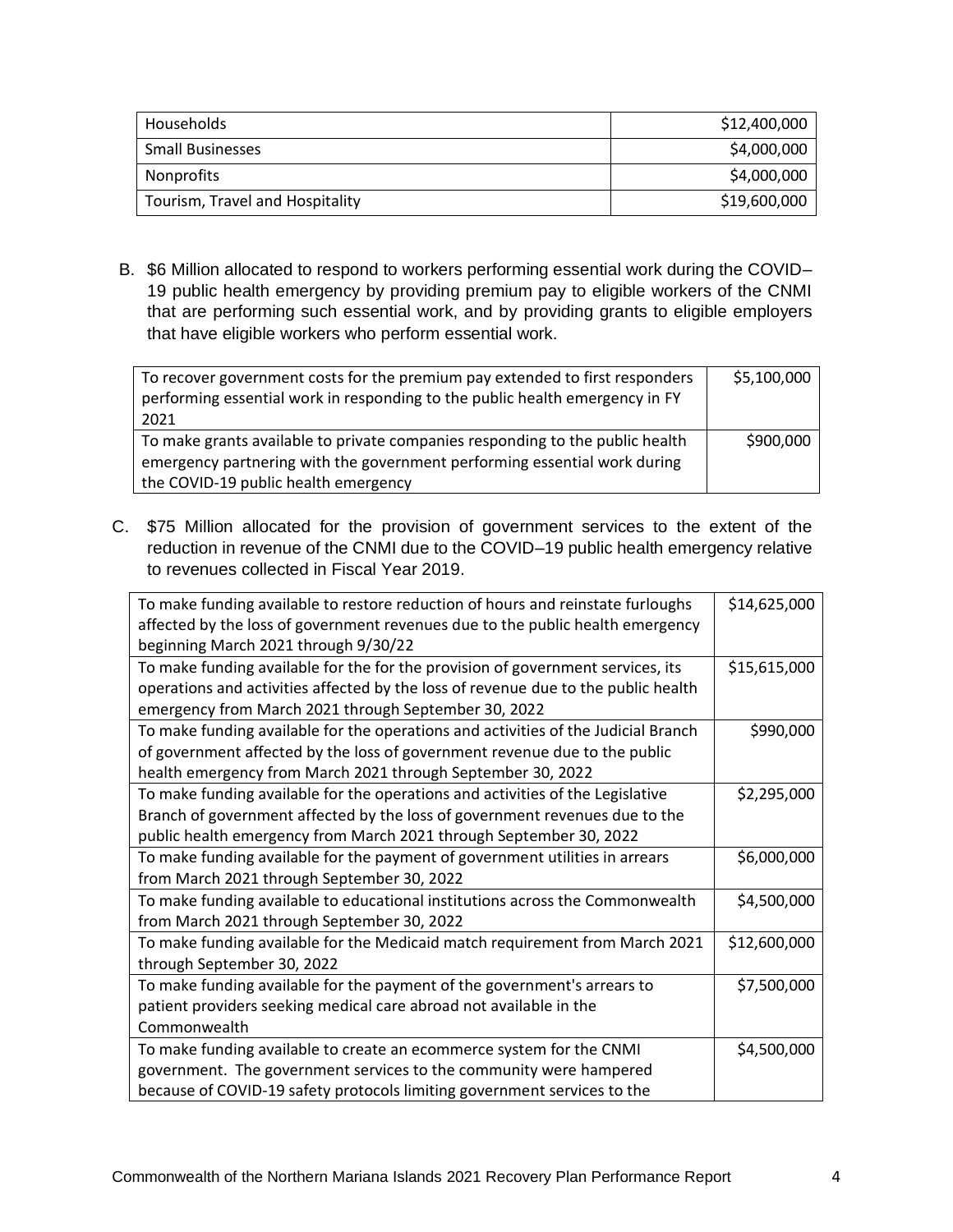| general public and preventing government from collection of fees and fines. The    |             |
|------------------------------------------------------------------------------------|-------------|
| creation and installation of an e-government system would allow the community      |             |
| to access from the safety of their home the ability to conduct business with the   |             |
| government such as applying for new or renewal of business licenses, drivers and   |             |
| boat operators license, vehicle and boat registration, application for zoning      |             |
| permits, paying for fines and citations, building code permits, fire code permits, |             |
| and other licenses and fees                                                        |             |
| To make funding available for government land taking for public access             | \$6,375,000 |

#### D. \$17.2 Million allocated to make necessary investments in water, sewer, or broadband infrastructure.

| Upgrade of communications infrastructure (towers, repeaters, etc.).                        | \$1,000,000 |
|--------------------------------------------------------------------------------------------|-------------|
| To make funding available for the repair of the water distribution.                        |             |
| Water catchment systems for the inhabited islands of Pagan, Alamagan, and<br>Agrihan.      | \$200,000   |
| To make funding available for an Enterprise Resource Program and Cybersecurity<br>systems. | \$2,000,000 |
| To make funding available for the construction of sewer systems.                           | \$5,000,000 |
| Land Compensation for expansion of water and wastewater systems.                           | \$7,000,000 |

#### Actual Use of Funds

Actual expenses incurred as of July 31, 2021 is described below:

Section A

- i. \$100,000 was given to the 'Road to 80' vaccine campaign incentive program.
- ii. \$77,322 has been expended through awards to aid non-profit organizations due to COVID-19's negative economic impact.
- iii. \$454,758 was expended through awards through organizations within the tourism industry impacted by the public health emergency

#### Section B

i. \$2,000,000 was expended through awards to the public health corporation for premium pay

#### Section C

i. \$3,900,584 has been expended to continue government services

#### Section D

i. Funds have not been expended at this time.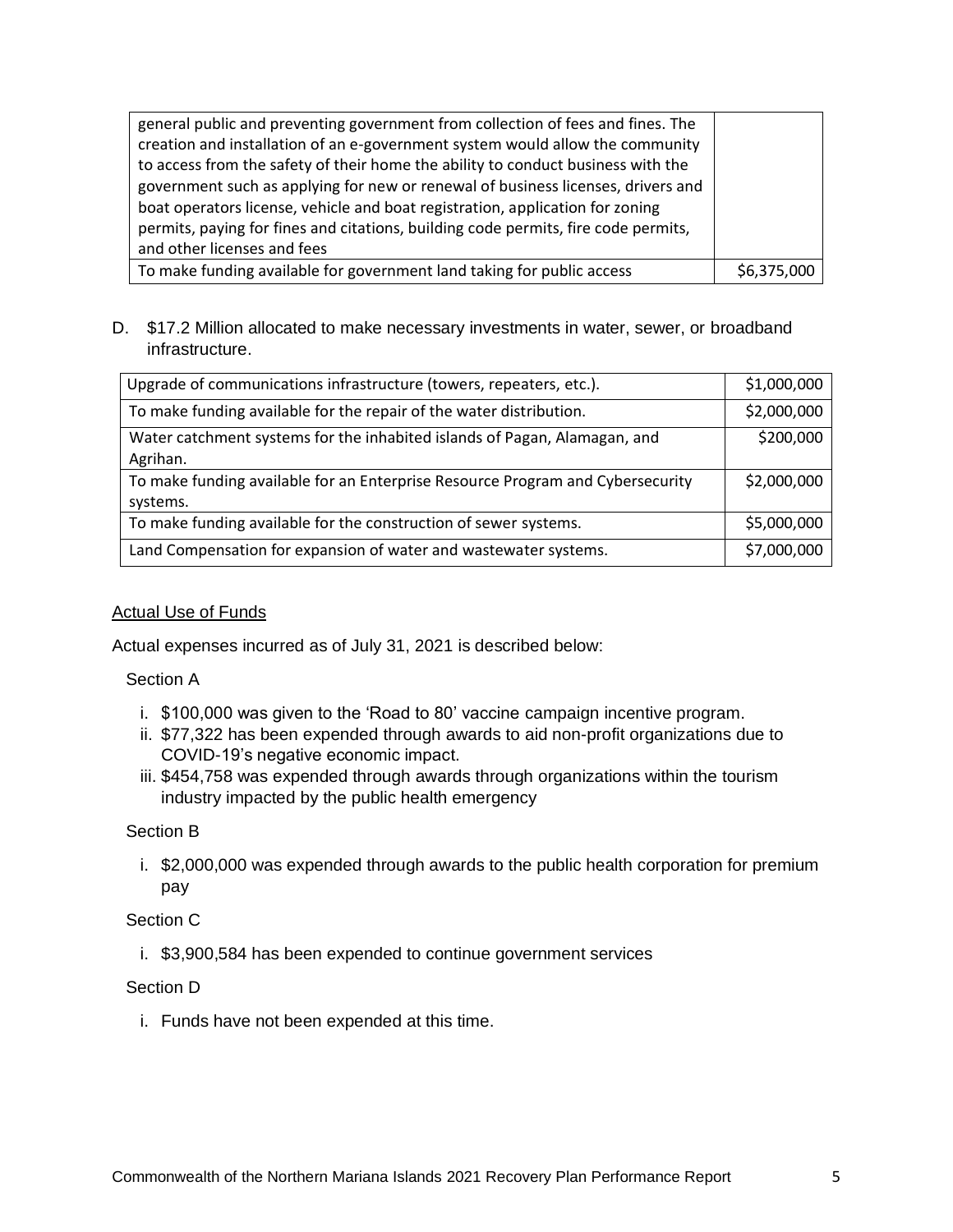#### Other Federal Recovery Funds under ARPA

- The Commonwealth COVID-19 Emergency Rental Assistance (CCERA) received funding to continue providing assistance to qualifying individuals in the CNMI with rental, utilities, and other expenses related to housing incurred directly or indirectly due to COVID-19.
- The CNMI Public School System received funding that will enable them to quickly and safely reopen schools for full-time, in-person learning; meet students' academic, social, emotional, and mental health needs; and address disparities in access to educational opportunity that were exacerbated by the coronavirus pandemic.
- The CNMI Nutrition Assistance Program received funding for the Pandemic EBT Program to provide reimbursements to eligible students to replace the cost of meals students would have received at school if not for the lack of in-person instruction or due to school closures during the 2020-2021 school year. P-EBT benefits are coupon benefits that are redeemable just as how NAP coupons are redeemed at NAP authorized retailers and vendors.

#### **Promoting equitable outcomes**

Fun Fact: On November 3, 1986, President Ronald Reagan issued Proclamation 5564 granting the people of the CNMI its status as US Citizens.

Although the CNMI territory is an underserved/disadvantaged community, the CNMI government is committed to promoting equity in applying funds across all allowable use areas. The CNMI is a small community of 53,883 people as of the 2010 census. These programs are regularly advertised and discussed in the local news, social media outlets, and among the community. Information on the intended use of funds was publicly presented and will continue to incorporate public input to benefit our local community.

Various projects from the use of funding include water and wastewater projects that will continue to provide essential services to the community, broadband projects to the benefit of all citizens to address impacts of the pandemic, funding assistance to non-profits for continued operations, direct financial assistance to households (food, housing, and other needs), assistance to impacted industries (such as fishing, farming, and the tourism sector), provide premium pay to our frontline workers, and provisions of government services which will allow for government operations to continue providing its' services to the community as a whole. Although the list above does encompass all the anticipated projects, all citizens will be given unfettered access to the benefits of the completed outcome. As the intent is to close gaps and reach universal levels of service, the CNMI remains committed to providing the community with as much assistance and service that is made possible with this new stream of funding.

The CNMI government prioritizes providing to disproportionately impacted communities the services needed to address health disparities and the social determinants of health, build stronger neighborhoods and communities (e.g., affordable housing), address educational disparities (e.g., online class, community schools, and academic, social-emotional, and mental health supports for high poverty schools), and promote healthy childhood environments (e.g., child care).

The COVID pandemic has caused great harm and widespread panic throughout the CNMI community, with the neighboring municipal islands of Tinian and Rota being hit the hardest as the funds for these island's municipalities will be used to help with their impacted industries.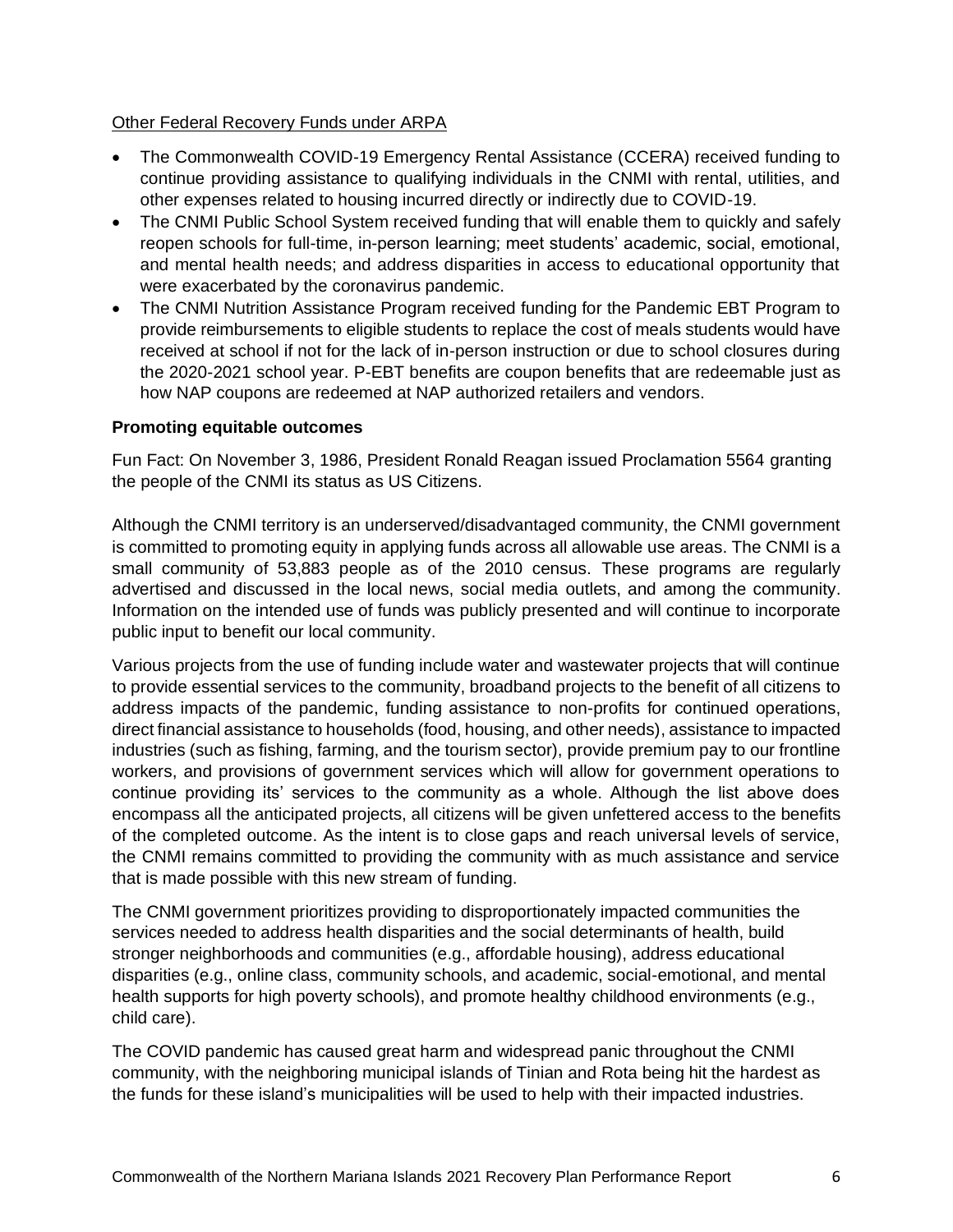State level lockdowns were implemented, and curfew hours were enforced to curtail the pandemic forcing government shutdowns and business closures for months, in an effort to address health disparities and build a stronger neighborhood and community. Aside from the main hospital on island and private clinics, vaccine distributions have now been offered in various youth centers throughout the municipalities, and currently are now being offered and distributed in public schools in an effort to cater to our youths (12yr & above). Just recently, a campaign ad was created by the Public School System (PSS) about the importance of getting vaccinated for our youths and following the CDC guidelines of the importance of following the 3 W's (wear a mask, wash your hands & watch your distance).

Funding for the programs is targeted to benefit the community as a whole covering the main island of Saipan and neighboring islands of Tinian, Rota and the Northern Islands, with no barriers to a certain race, color or ethnicity.

#### **Community Engagement**

The CNMI understands how important it is for our local community to be engaged and to avail of the programs that have been funded by ARPA. Our CNMI population is so diverse with limited English proficiency, that we did not adopt English as our official language until becoming part of the United States until 1985. The CNMI also has Chamorro and Carolinian as its official languages. We are constantly working to serve locally a population that has difficulties with English. Aside from the local population, the CNMI also regularly serves the immigrant population and takes into account their needs and comments.

As of July 31, 2021, Funds have already been invested in programs that will strengthen resources for community support that is vital for aiding the CNMI on its path towards recovery socially and economically in the long term.

One of these programs is the "Road to 80" vaccination campaign initiative, which launched in July and ran through August  $27<sup>th</sup>$ , 2021. The program was created in partnership by government entities and private industry stakeholders in an effort to get the community involved in achieving herd immunity or vaccinating 80% of the adult population with the CNMI's ultimate goal of fighting against the COVID-19 pandemic. In a nutshell, individuals who have been vaccinated in the CNMI will have automatically been entered in the raffle drawing for a chance to win weekly cash prizes to a final grand prize drawing of a 2020 Nissan Rogue SUV on the final day of August  $27<sup>th</sup>$ , 2021.

To programs that aid non-profit organizations such as the American Red Cross chapter of the CNMI, who have been negatively impacted by this pandemic where the organization had lost their funding from canceled fundraising event such as the Walkathon in 2020 and 2021, as well as the Club 200 which have experience a shortfall on fundraising going from in-person event to a virtual event due to this pandemic.

As well as other programs that include funding for operations to aid Tourism, Travel & Hospitality such as the CNMI's hosting of the Mini Pacific Games for sports tourism industry to programs such as the Travel Investment Resumption Plan (TRIP) for operations in an effort to create a tourism travel bubble with South Korea in an effort to revive back the CNMI lone revenue generating industry – Tourism & Travel.